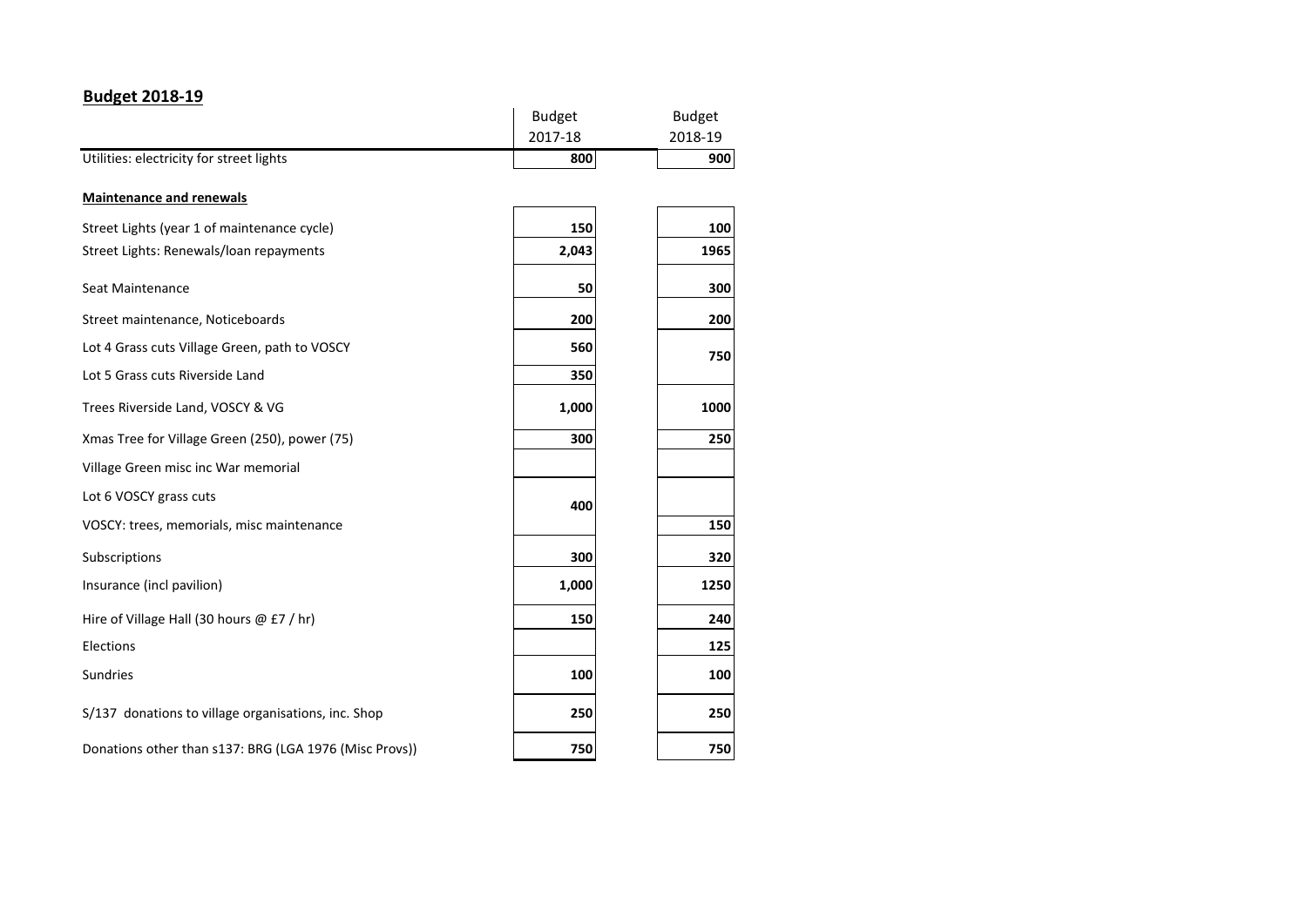## **Budget 2018-19**

|                                                                                 | <b>Budget</b><br>2017-18 | <b>Budget</b><br>2018-19 |
|---------------------------------------------------------------------------------|--------------------------|--------------------------|
| <b>Recreation Field</b>                                                         |                          |                          |
| Pavilion water, electric                                                        | 600                      | 400                      |
| Pavilion maintenance (LGA 1976 Misc Provs)                                      | 1,000                    | 1000                     |
| Play Area Equipt insp'n; maint.;                                                | 250                      | 250                      |
| Rec Field other than pavilion maintenance: bollards (75), wall repairs<br>(200) | 250                      | 200                      |
| Lot 1 Grass Cuts Football pitch, & surround (April-October)                     | 1,300                    |                          |
| Lot 2 Grass Cuts on play area                                                   | 400                      | 1500                     |
| Lot 3 Grass Cuts (Pavilion, path, gate, verge)                                  |                          |                          |
| Administration                                                                  |                          |                          |

## Transparency Code compliance expenses **100 100 100 100** Annual Audit (external & internal) **500 400 100 100 100 100 100 100** Travel **200 200** Communications: telephone, internet, and email **75 200** Internet/email access @£36/qtr **150 150** Print **100 300** Sports Pavilion website(annual); domain name (evry 2 years) **80** Clerk's Salary 220hrs x £10.40/hr + ann. leave) net HMRC (re payroll tax deductions) **2400 2,300**